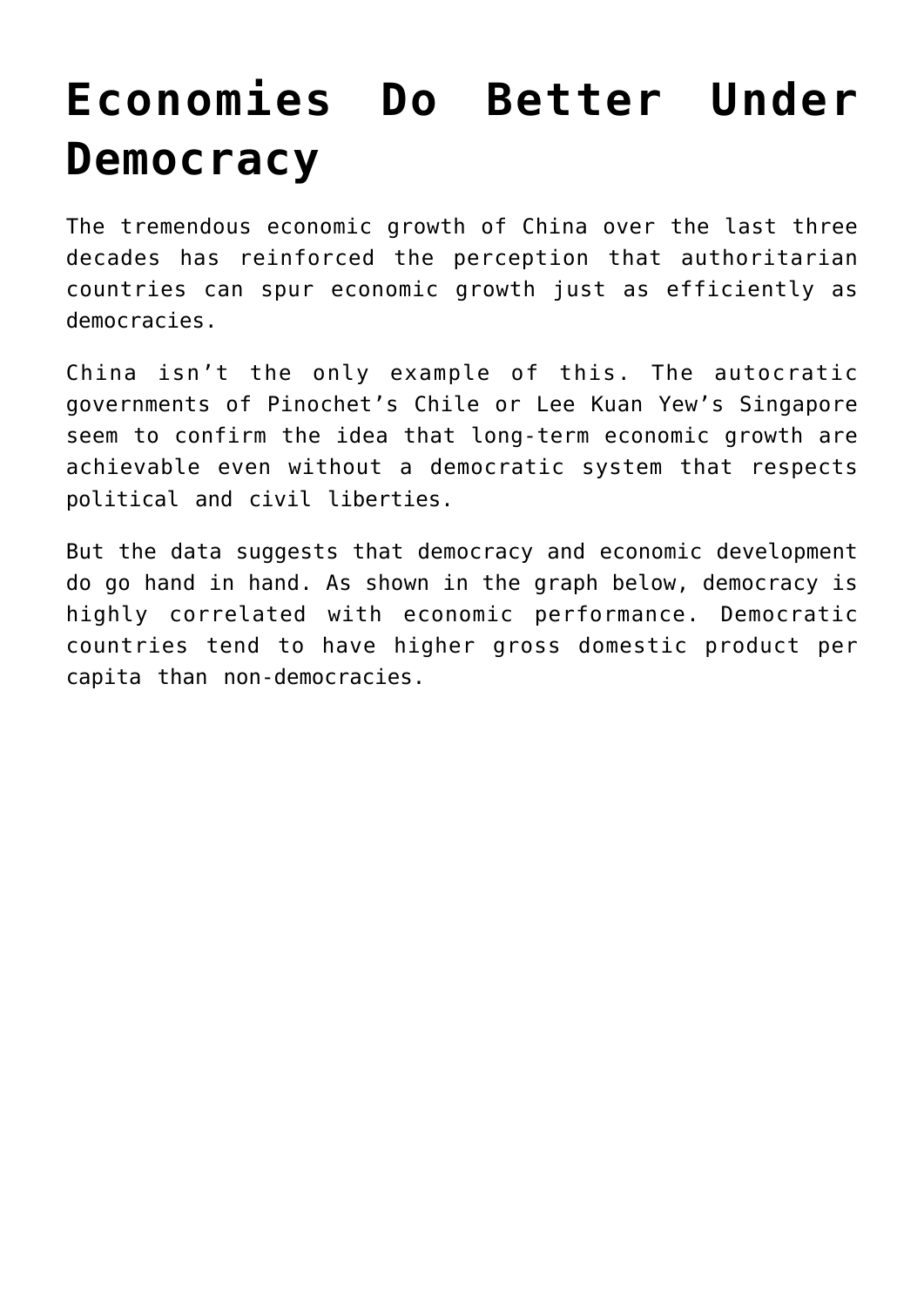

Source: Ranganathan, Shyam & Spaiser, Viktoria & Mann, Richard & Sumpter, David. (2014). Bayesian Dynamical Systems Modelling in the Social Sciences. PloS one. 9. e86468. 10.1371/journal.pone.0086468.

Yet correlation doesn't imply causation. And even if it did, does democracy lead to higher economic growth? Or, is it economic growth that fosters the emergence of democratic regimes?

Researchers Daron Acemoglu and James Robinson, authors of the bestseller *[Why Nations Fail](https://www.amazon.com/gp/product/0307719227/ref=as_li_qf_asin_il_tl?ie=UTF8&tag=intelltakeo0d-20&creative=9325&linkCode=as2&creativeASIN=0307719227&linkId=908c3b3e5528e08c9bf16c5e48fc31e3)*, carried out an [empirical analysis](https://www.journals.uchicago.edu/doi/pdfplus/10.1086/700936) of the relationship between democracy and economic development to provide an answer.

Their results are clear.

After controlling for economic and political factors, they